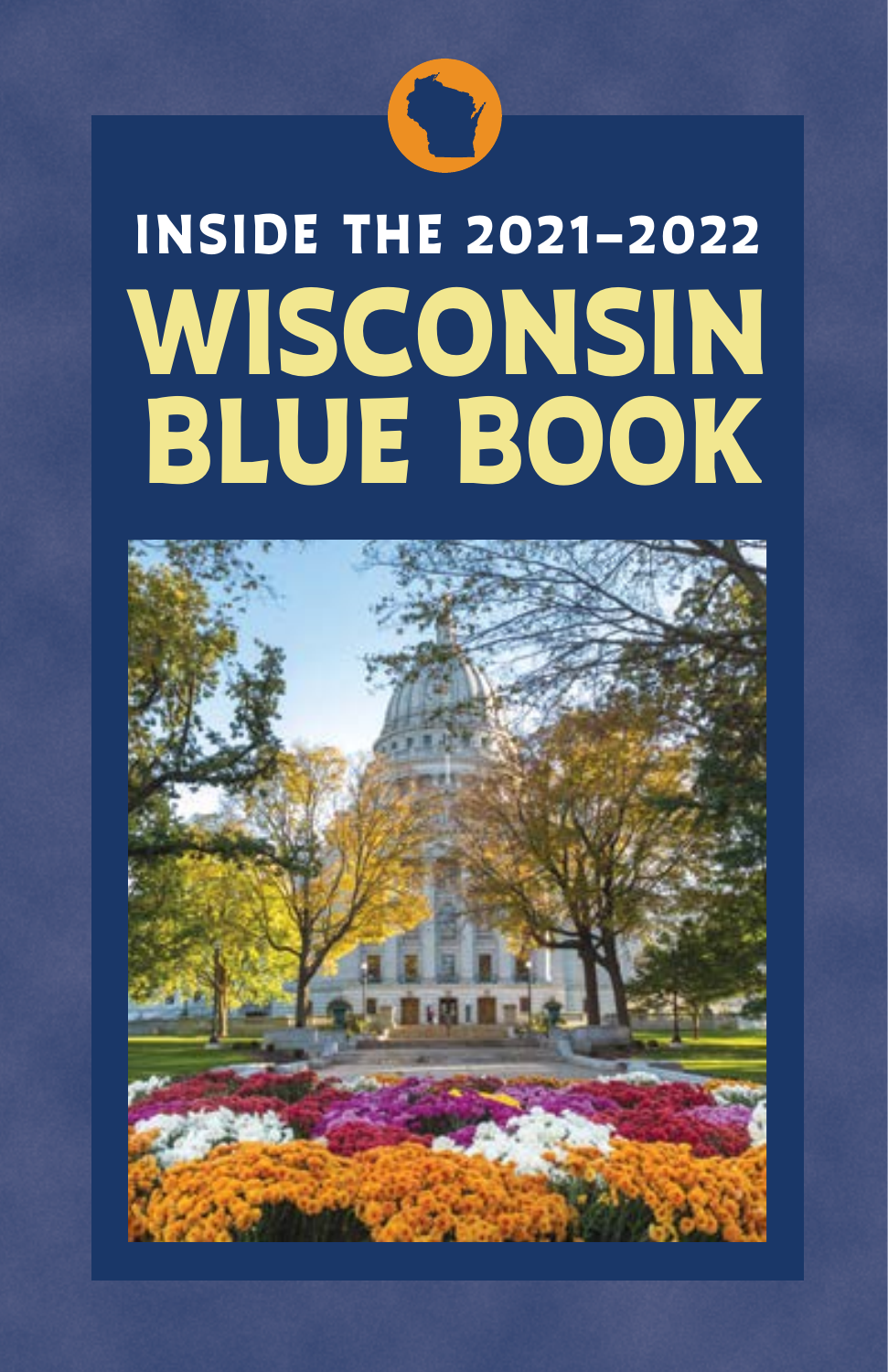

The *Wisconsin Blue Book* is the biennial almanac of Wisconsin government. The 2021–22 *Wisconsin Blue Book* includes biographies of elected state officers and legislators, information about the units of state government, a feature article highlighting Wisconsin's first major political crisis, the text of the Wisconsin Constitution, and statistical and reference information. The *Blue Book* is intended to be readable and usable for civics classes in Wisconsin schools. This study

guide is designed for upper elementary students and consists of questions about Wisconsin state government and interesting facts about Wisconsin.

## **THE LEGISLATIVE BRANCH**

- 1. Read the overview of the Wisconsin legislature on pp. 131–32 and answer the following:
	- a. What are the two houses of the legislature?

- b. How many total members make up the Wisconsin legislature?
- c. How many assembly districts are in the territory of each senate district?
- 2. Which senate district do you live in?
- 3. What is the name and party of your senator?

4. When will your district hold its next election for senator?



© 2021 Wisconsin Legislative Reference Bureau One East Main Street, Suite 200, Madison, Wisconsin 53703 http://legis.wisconsin.gov/lrb • 608-504-5801

This work is licensed under the Creative Commons Attribution 4.0 International License. To view a copy of this license, visit http://creativecommons.org/licenses/by/4.0/ or send a letter to Creative Commons, PO Box 1866, Mountain View, CA 94042.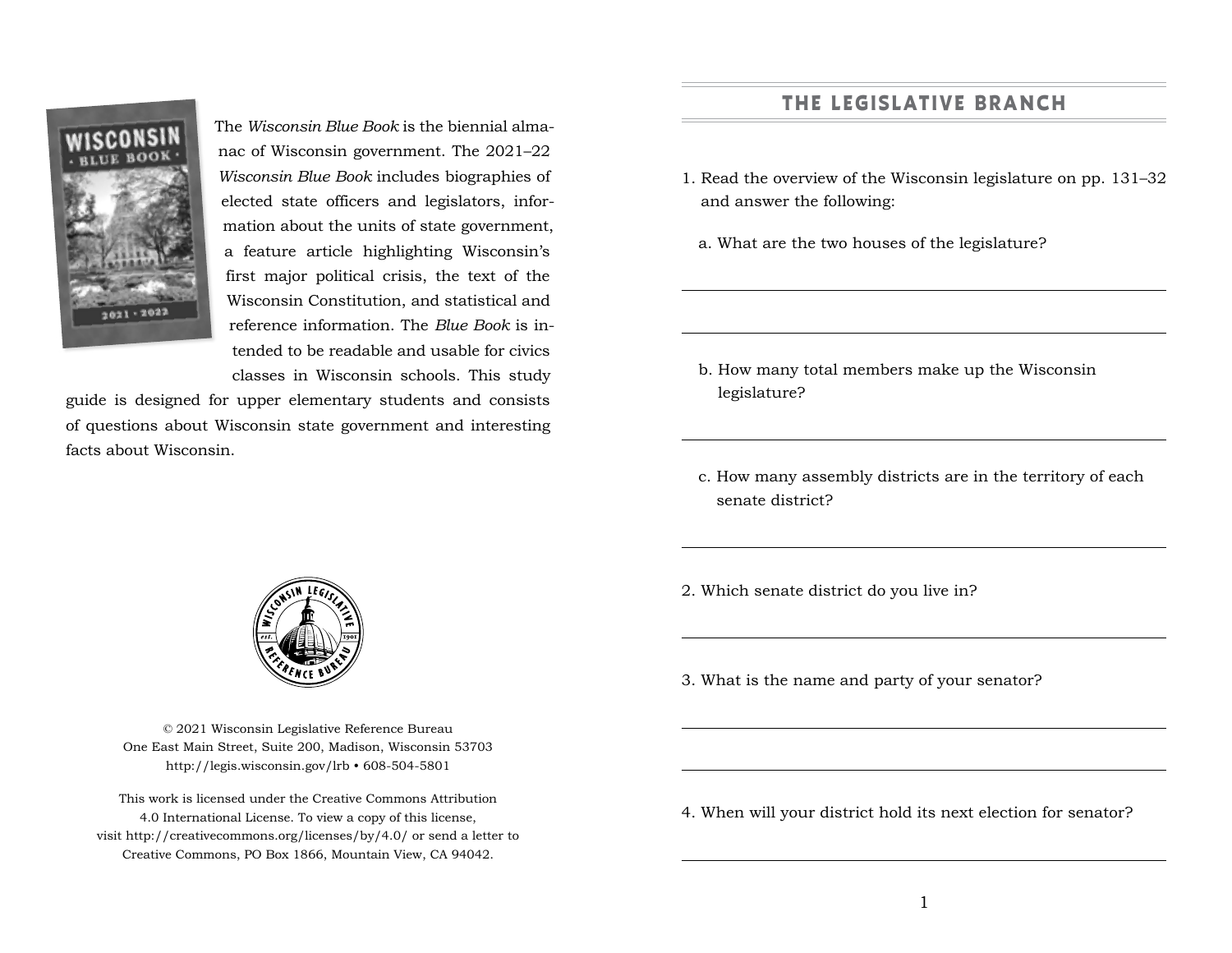- 5. Which assembly district do you live in?
- 6. What is the name and party of your representative?

- 7. Look at the table of votes for state representatives on pp. 581–85. By how many votes did your representative win in the last election?
- 8. List two ways you can contact your representative.



There are 99 members of the state assembly, and they are elected for two-year terms.

9. Using the information on pp. 137–42, determine if the following statements are true or false:

a. If the governor fails to sign a bill within five days, it is thrown away.

 $\Box$  True

 $\Box$  False

b. A bill or part of a bill that the governor has vetoed can become a law if both



There are 33 members of the state senate, and they are elected for four-year terms.

houses of the legislature pass it again with a two-thirds vote, rather than a simple majority vote.

 $\Box$  True

 $\Box$  False

- 10. Using the information on legislative committees on pp. 133–35, answer the following:
	- a. Who appoints the members of committees in each house?

b. What is the name of a committee that includes members from both houses?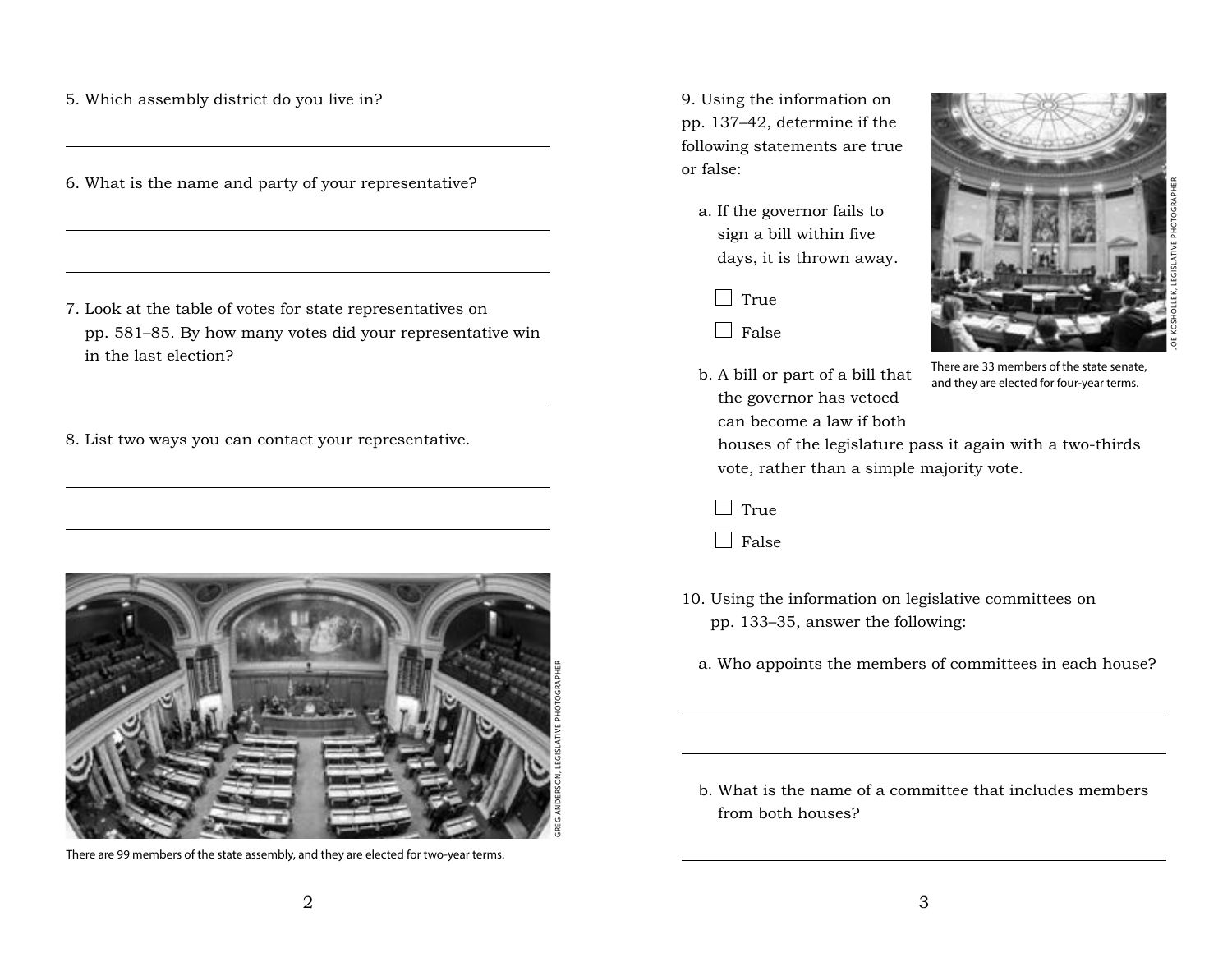# **THE EXECUTIVE BRANCH**

- 11. According to the table on p. 476, how many governors has Wisconsin had?
- 12. List two ways you can contact the governor.

- 13. Who is the lieutenant governor of Wisconsin?
- 14. Of the six elected officers listed on pp. 4–7, which one is nonpartisan?
- 15. According to pp. 214–15, which elected executive officer serves as the head of the Wisconsin Department of Justice?
- 16. According to pp. 237–38, what does the Wisconsin secretary of state do with the Great Seal of the State of Wisconsin?



The justices who sit on the Wisconsin Supreme Court are elected but do not represent any political party.

# **THE JUDICIAL BRANCH**

- 17. Using the information on pp. 271–73, fill in the blanks:
	- a. The Wisconsin Supreme Court has \_\_\_\_\_\_ total justices.
	- b. The term of a Wisconsin Supreme Court justice is years.
	- c. State supreme court justices are elected in the month of

d. The current chief justice of the Wisconsin Supreme Court is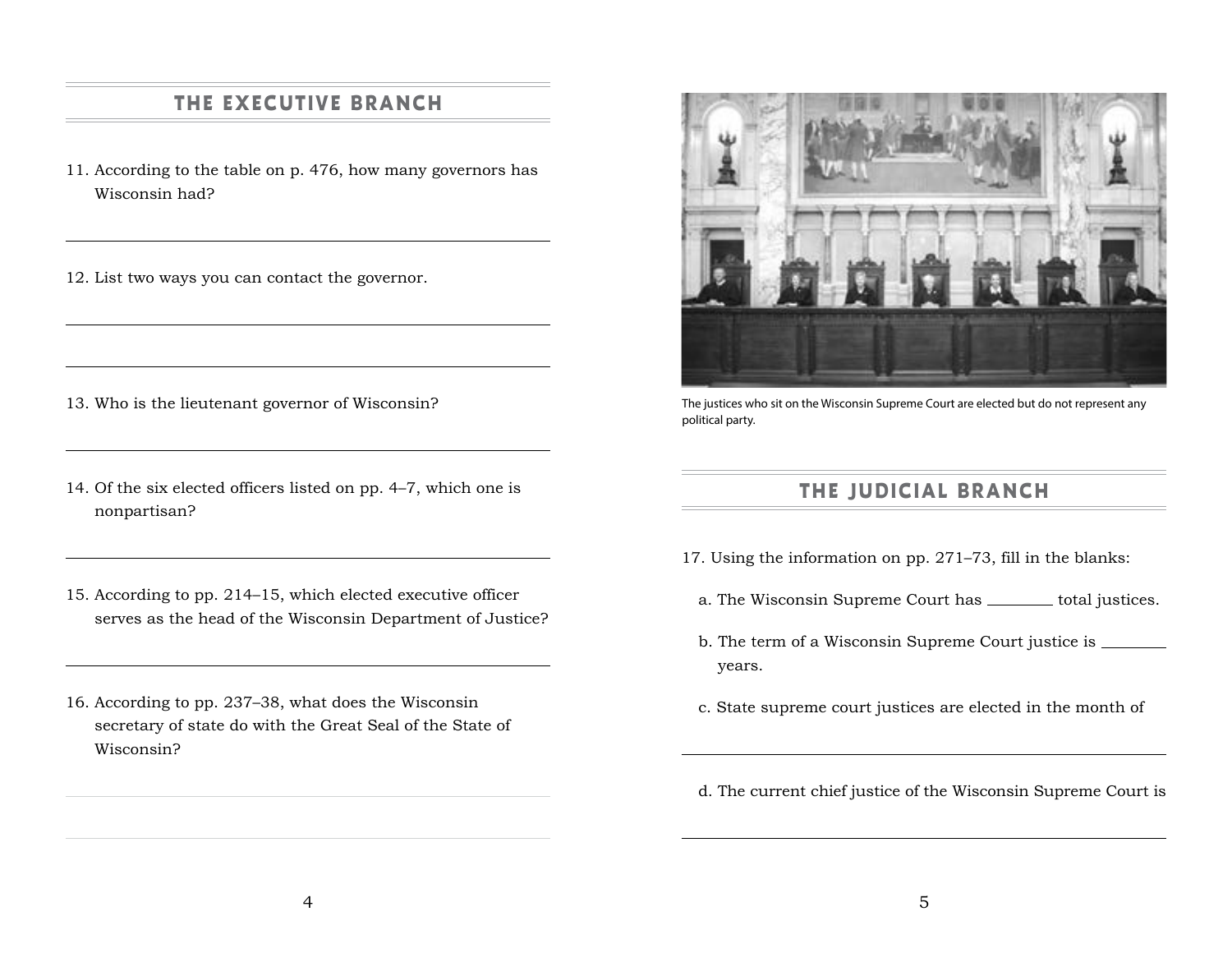- e. If a seat on the supreme court is vacant, who appoints a temporary replacement?
- 18. According to p. 277, which court in Wisconsin is the only court that holds jury trials?

# **U.S. CONGRESS**

- 19. Read the information about Wisconsin's U.S. congressional delegation on pp. 13–20 and answer the following:
	- a. Name the two U.S. senators who represent Wisconsin.

b. What is the name and party of your U.S. representative?

c. According to the map on p. 15, Wisconsin is divided into how many congressional districts?



Coles Bashford challenged incumbent William A. Barstow in the gubernatorial election of 1855.

# **THE FEATURE ARTICLE**

- 20. Who claimed to have won the governorship after the 1855 election?
- 21. Which of Wisconsin's two governors filed a lawsuit to unseat his political rival?
- 22. Who did the Wisconsin Supreme Court decide was the rightful winner of the 1855 election?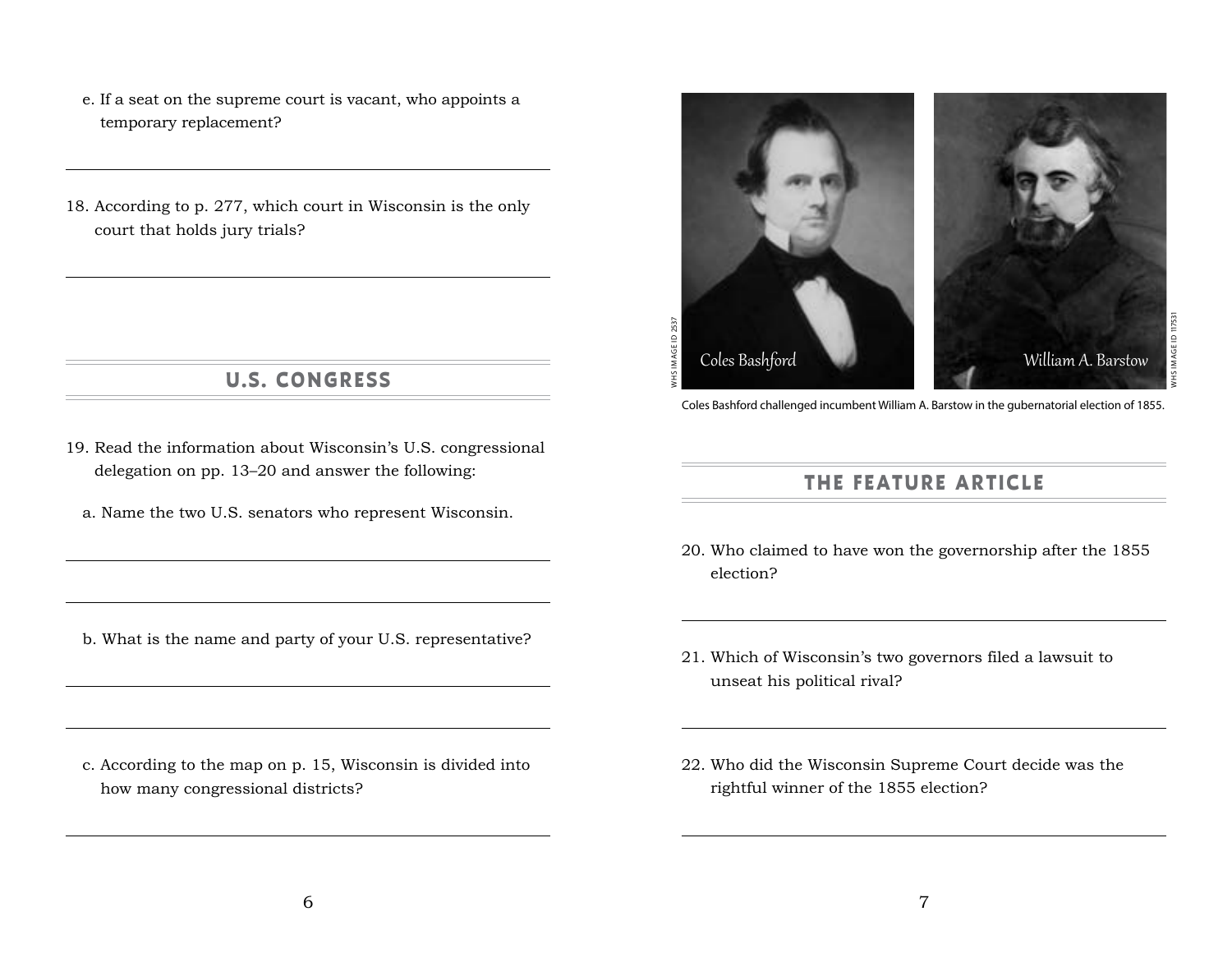23. Page 302 describes voting in the 1850s as "chaotic" and notes that a person could a vote at a store, saloon, barn, courthouse, hotel, factory, stable, saloon, or even the house of a prominent resident. Draw a picture or tell a story about what casting a vote might have looked like in 1855.

# **STATE SYMBOLS**



24. Look at the state coat of arms and its description on p. 430. Name three things you see in the coat of arms and describe what they represent.

- 25. For answers to the following, see the spread of state symbols on pp. 432–35.
	- a. What is the state fossil?

b. What is the state flower?

c. What is the state dog?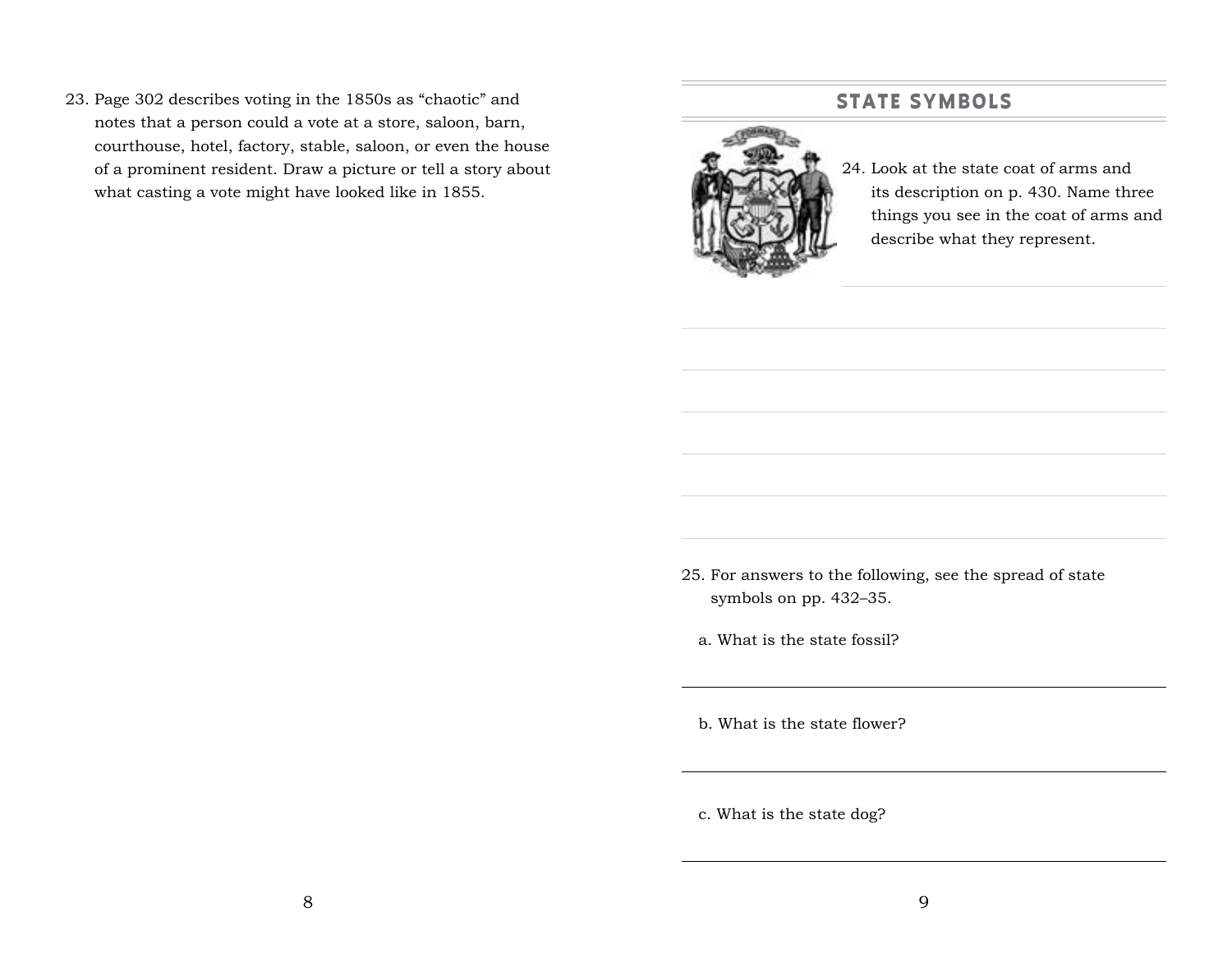- d. Which of the following is the state song?
	- $\Box$  "On, Wisconsin"
	- $\Box$  "Oh Wisconsin, Land of My Dreams"
	- $\Box$  "The Wisconsin Waltz"

## **MORE ABOUT WISCONSIN**

- 26. Use the timeline of significant events in Wisconsin history beginning on p. 436 to answer the following questions:
	- a. When was the Wisconsin territory transferred from the French to the British?
	- b. In the Progressive Era, which Wisconsinite ran for president and won the state of Wisconsin?
- 27. Look at the table on p. 496 titled "Wisconsin population since 1840." What was the rural population of Wisconsin in 1940?
- 28. According to the table on p. 659, how many Wisconsinites were killed in World War II?

29a. Using the information pp. 565–67, list the three parties that qualified for ballot status as of November 2020.

- b. According to p. 332, if a political party has never run a candidate in a statewide election, how many Wisconsin voters must sign a petition for the party to become a "recognized" party?"
- c. According to p. 333, what is the only way for a recognized political party to choose which candidate will be listed on the ballot?

- 30. According to the table on p. 669, Wisconsin is the leading state producer for how many agricultural products?
- 31. Using the table on p. 676–77, how many elk licenses were issued in 2020?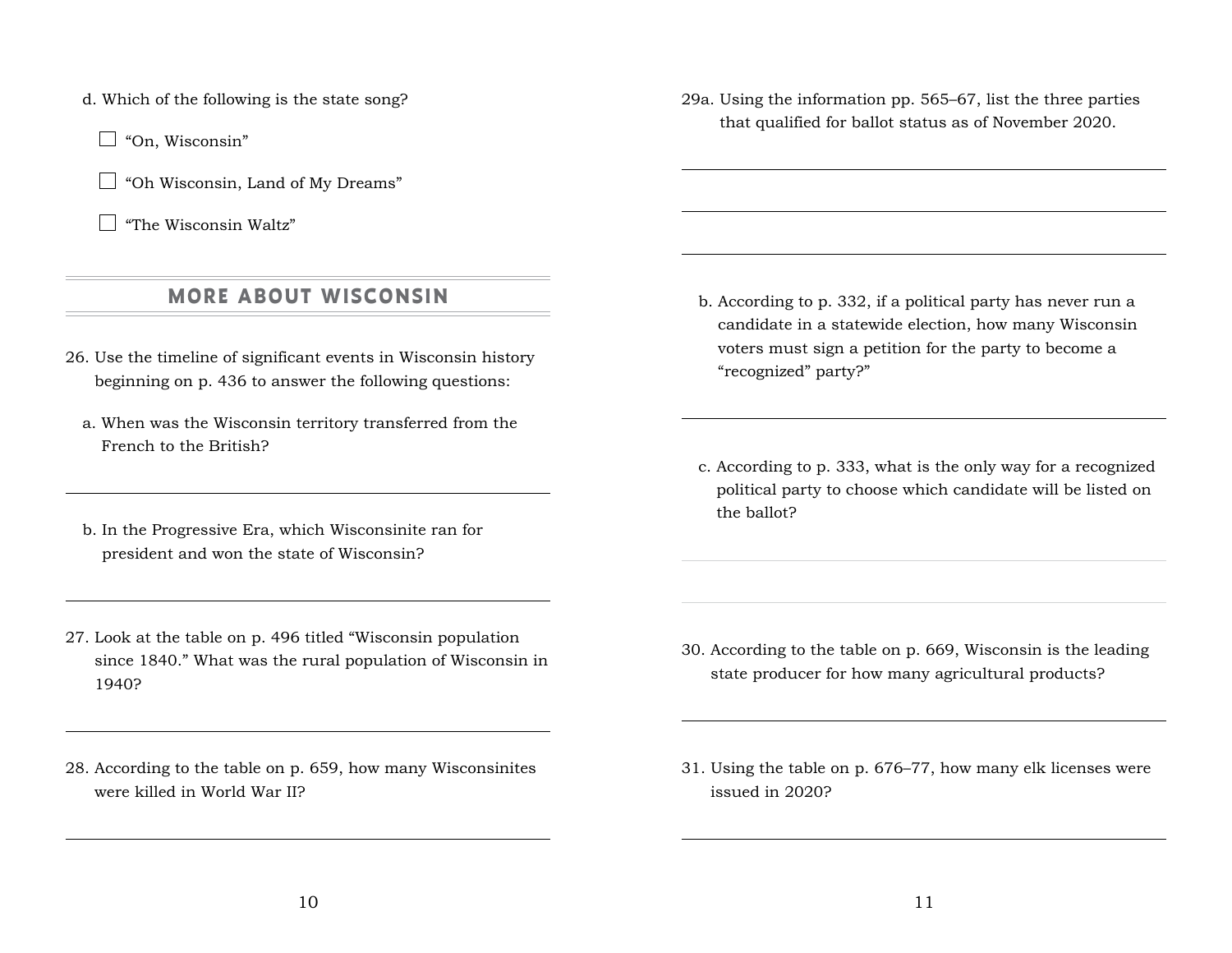## **WISCONSIN CONSTITUTION**

- 32. Find the Wisconsin Constitution starting on p. 692. The constitution is divided into sections called "articles." How many articles are there?
- 33. According to article IV, section 6, of the state constitution, what are the two qualifications required to serve in the legislature?

34. According to article V, section 8, of the state constitution, if both the governor and lieutenant governor are no longer able to serve, who would become governor?

35. Which article of the Wisconsin Constitution declares the rights of all citizens?

## **USING THE INDEX**

- 36. Use the index starting on p. 729 to find the following information:
	- a. Who is your county's sheriff?
	- b. When was your county created?
	- c. How many court of appeals districts are there in Wisconsin?
	- d. The name of the senate majority leader is
	- e. The name of the speaker of the assembly is
	- f. The name of the state treasurer is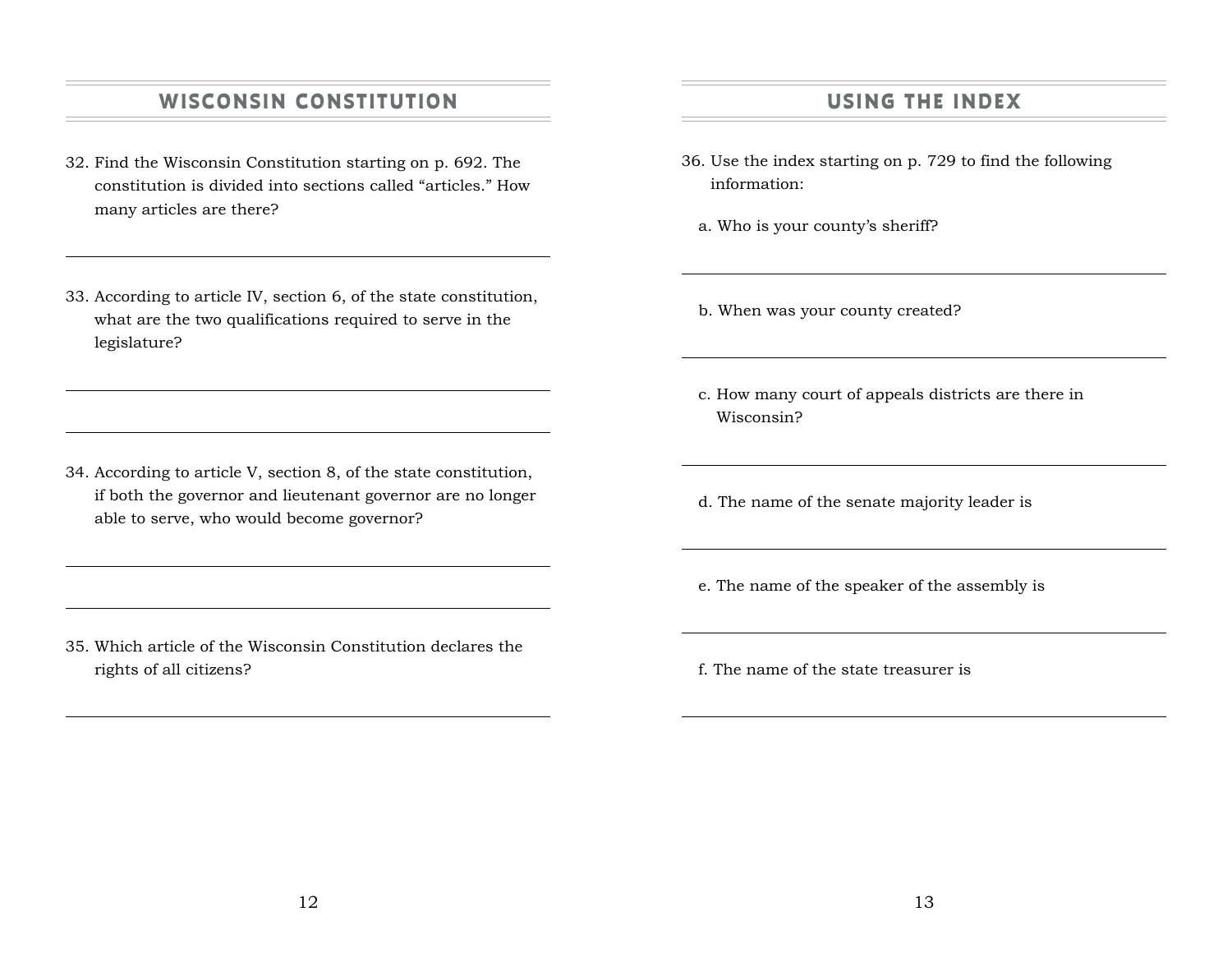# **ANSWER GUIDE**

## **The legislative branch**

1. See pp. 131–32.

- a. The assembly and the senate
- b. 132 (99 in the assembly  $+33$  in the senate)
- c. Three
- 2. Answers will vary. See map of senate districts on p. 20.
- 3. Answers will vary. See legislative biographies pp. 24–126.
- 4. Answers will vary.
- 5. Answers will vary. See map of senate districts on p. 22 and maps in legislative biographies pp. 24–126.
- 6. Answers will vary. See legislative biographies pp. 24–126.
- 7. Answers will vary. See district vote for representatives to the assembly, general and special elections, pp. 582–85.
- 8. Answers will vary, but include his or her email, telephone, or mailing address. See legislative biographies pp. 24–126.
- 9. See pp. 137–42.
	- a. False
	- b. True
- 10. See pp. 133–35.
	- a. The assembly speaker in the assembly and the senate majority leader in the senate
	- b. Joint committee



#### **The executive branch**

- 11. 46 governors. See table p. 476.
- 12. Answers will vary, but include his email, telephone, or mailing address. See biography on pp. 4–5.
- 13. Lieutenant Governor Mandela Barnes. See biography on p. 5 and Wisconsin lieutenant governors since 1848 on p. 460.
- 14. The state superintendent of public instruction. See p. 6.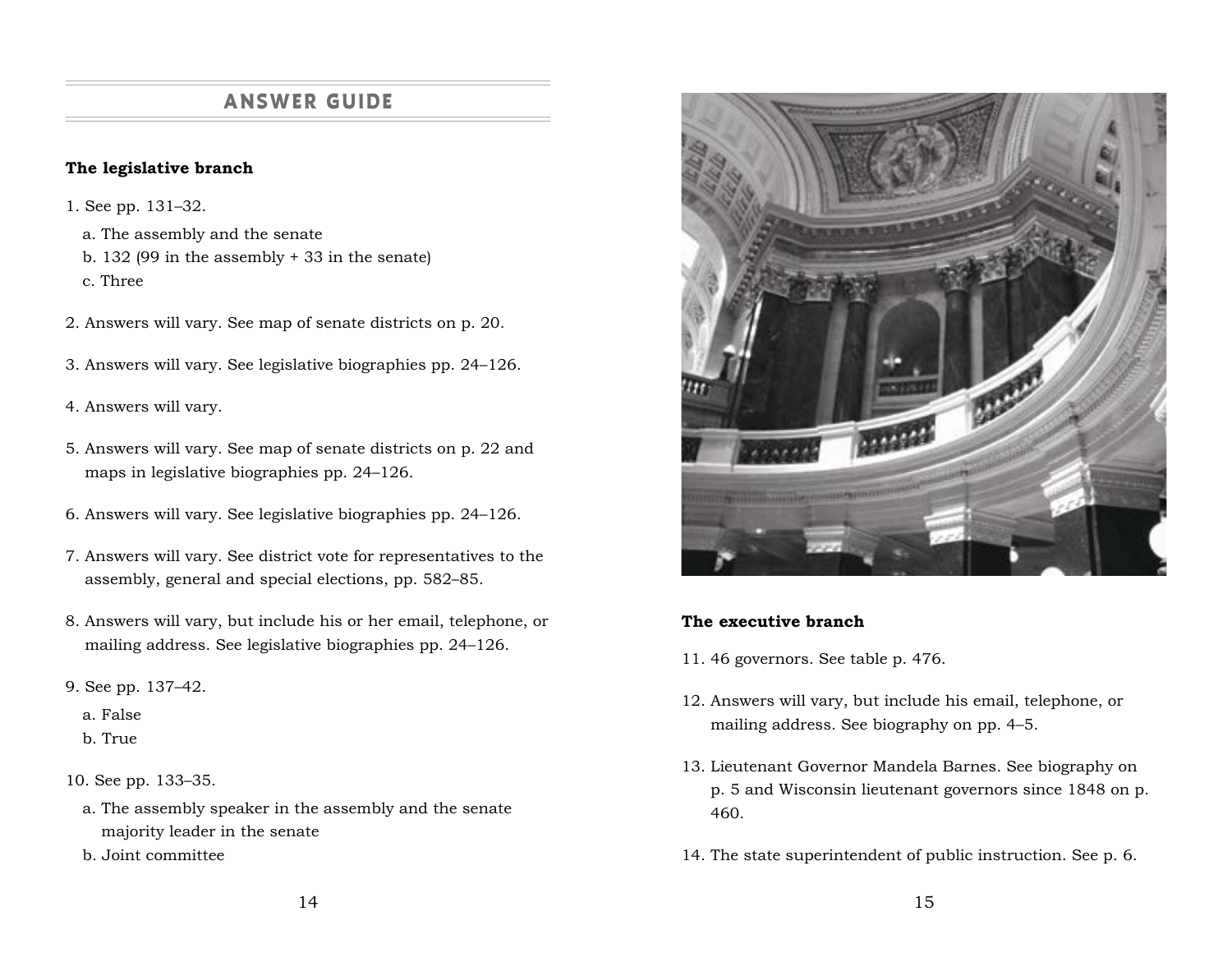#### 15. The attorney general

16. The secretary of state affixes the great seal to all official acts.

## **The judicial branch**

17. See pp. 271–73.

- a. Seven
- b. Ten
- c. April
- d. Annette Kingsland Ziegler
- e. The governor
- 18. The circuit court

#### **U.S. Congress**

- 19. See pp. 13–20.
	- a. Senators Tammy Baldwin and Ron Johnson. See pp. 13–14.
	- b. Answers will vary. Look at the map on p. 15 to find the congressional district that covers your home, then look at pp. 15–20 to find the representative for that district. c. Eight

## **The feature article**

- 20. William Barstow and Coles Bashford
- 21. Coles Bashford
- 22. Coles Bashford
- 23. Answers will vary.

#### **State symbols**

- 24. Any of the following (see p. 430):
	- Plow (in shield): agriculture
	- Pick and shovel (in shield): mining
	- Arm and hammer (in shield): manufacturing
	- Anchor (in shield): navigation
	- Small shield: U.S. coat of arms and Wisconsin's membership in and loyalty to the United States
	- Sailor: labor on water
	- Yeoman: labor on land
	- Horn of plenty: prosperity and abundance
	- Pyramid of 13 lead ingots: mineral wealth and the 13 original states of the United States
	- Badger: state animal
- 25. See pp. 432–35.
	- a. Trilobite
	- b. Wood violet
	- c. American water spaniel
	- d. "On, Wisconsin"

#### **More about Wisconsin**

- 26. See timeline beginning on p. 436.
	- a. 1763. See p. 437.
	- b. Robert M. La Follette, Sr. See p. 445.
- 27. 1,458,443. See p. 496.
- 28. 8,390. See p. 659.
- 29a. The Democratic Party of Wisconsin; the Republican Party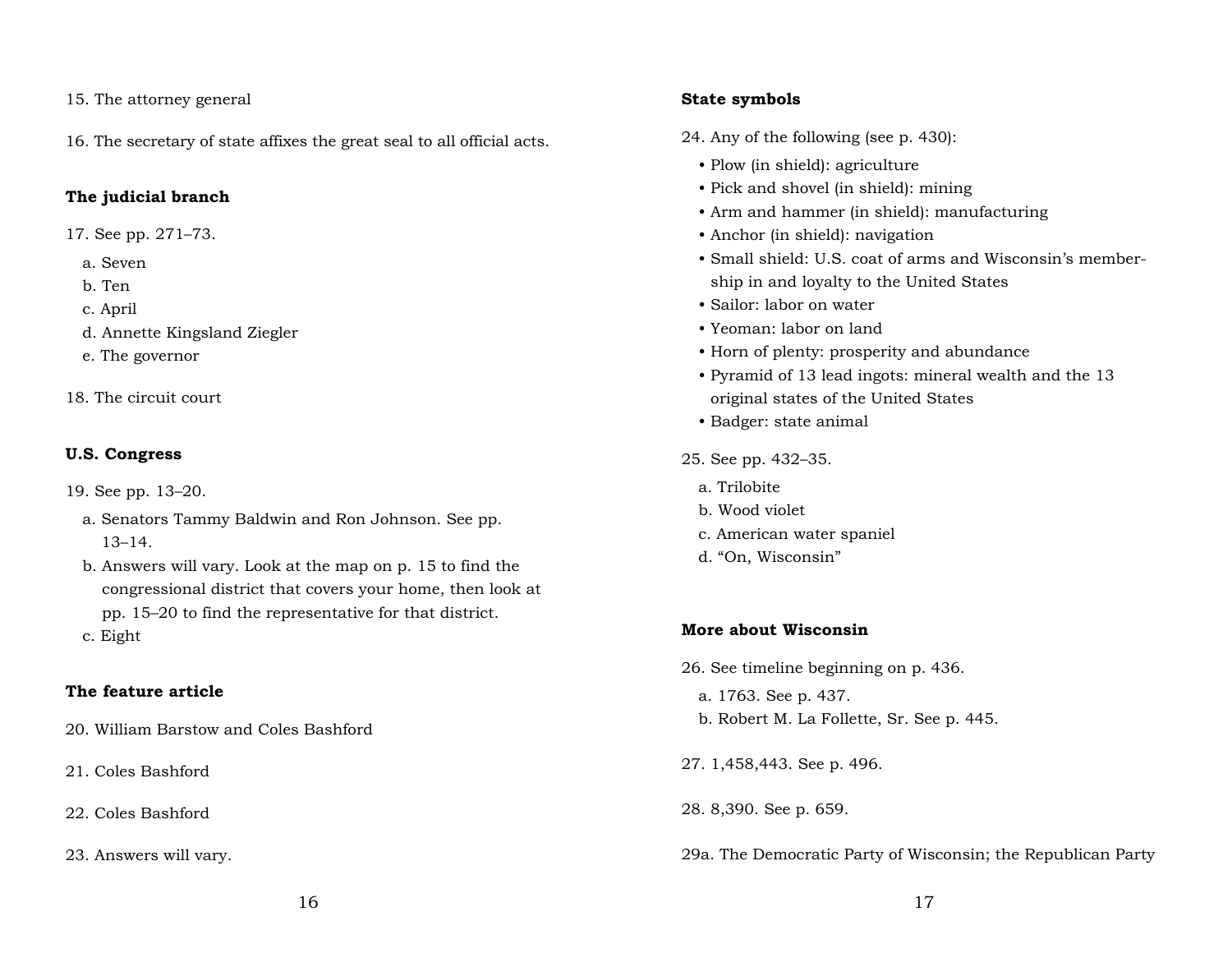of Wisconsin; and the Constitution Party of Wisconsin. See information beginning on p. 565.

- b. 10,000. See p. 332.
- c. The party must choose the candidate who wins that party's partisan primary. See p. 333.
- 30. 10. See p. 669.

31. 10. See p. 677.

## **Wisconsin Constitution**

- 32. 14. See pp. 693–95.
- 33. A candidate must (1) have resided in the state for one year and (2) be a qualified elector in the district that he or she would represent. See p. 703.
- 34. The secretary of state. See p. 710.
- 35. Article I

## **Using the index**

- 36. See the index starting on p. 729.
	- a. Answers will vary. See index entry for "sheriffs" and table on pp. 613–14.
	- b. Answers will vary. See index entry for "counties, creation date" and table on pp. 505–6.
	- c. Four. See index entry for "appeals, court of" or "courts, appeals, court of."
- d. Senate Majority Leader Devin LeMahieu. See index entry for "senate, Wisconsin, majority leader."
- e. Speaker Robin Vos. See index entry for "assembly, speaker."
- f. State Treasurer Sarah Godlewski. See index entry for "treasurer, state."